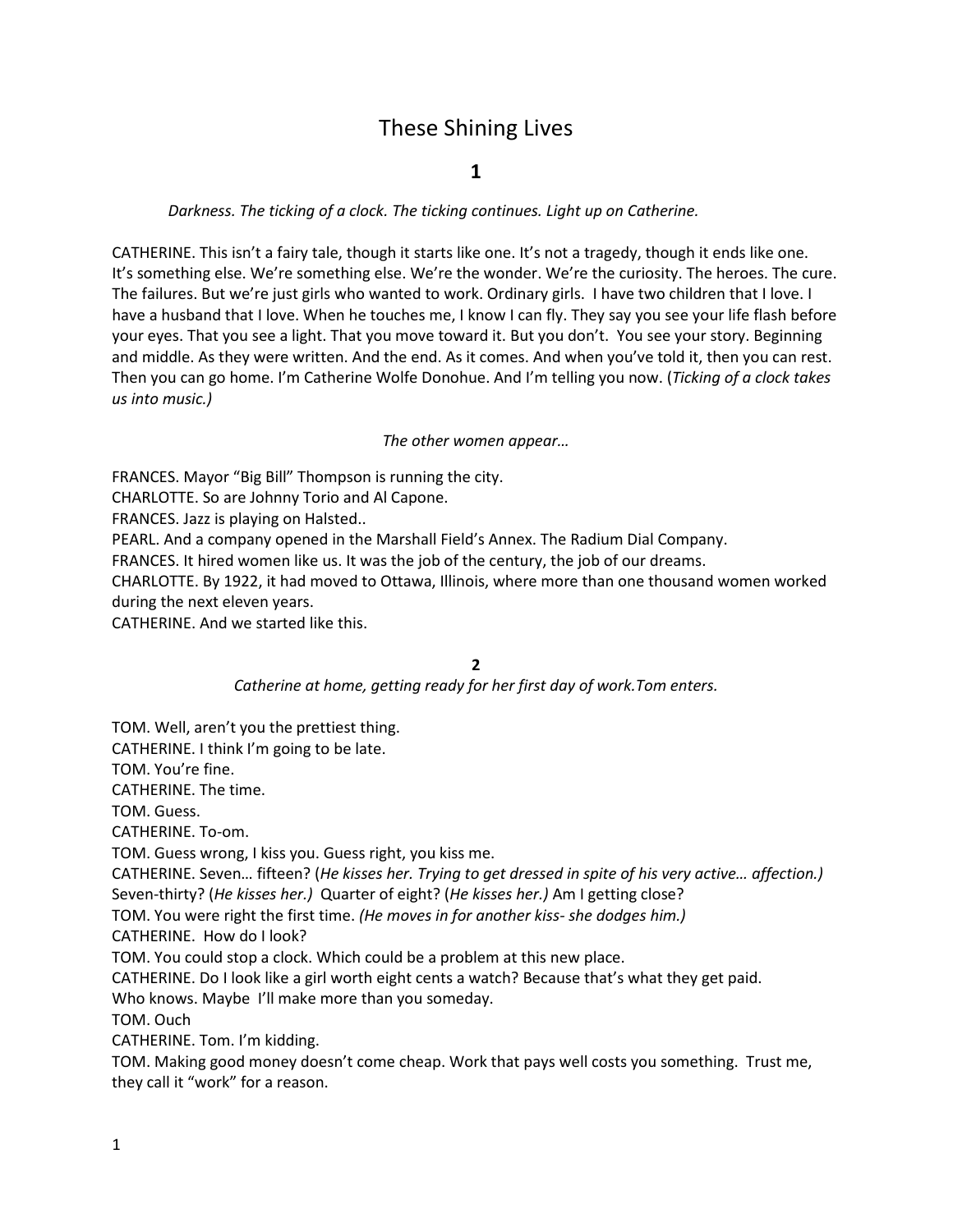CATHERINE. Not this job. Everyone I talk to says it's a piece of cake. All the girls on the block applied for it. I just got lucky. Besides, I'll just do it for a while, till we get on our feet. Then I'll quit. I'm nervous. TOM. They're gonna love you.

CATHERINE. But what if I'm no good at it? What if I'm…

TOM. You can do anything you put your mind to.

CATHERINE. Just this. Tell me I can do *this.*. . . Tell me I'll be good enough.

TOM. You won't be good enough.You'll be great. *(A quick kiss.)* There. Now go make some money. *(He slaps her on the behind.)*

# **3**

*Pearl, Frances, and charlotte sit at their desks, painting watch dials, smocks over their dresses. They love the companionship, camaraderie.*

CHARLOTTE. *(In a rush of storytelling.)* . . . And I told him, "I absolutely intend to strike this match. And I can smoke all night and all day if I want to except that I have to work and that's using my hands, which wouldn't leave them *free* to smoke, but if I *could*, I would. I'd smoke and drink gin and shimmy and he said, "Charlotte, you'd look like a harlot," and he didn't even… (*Rufus Reed, the supervisor, has entered with Catherine right at the end of Charlotte's bit.)*

MR. REED. *(Cutting off Charlotte.)* If Mae West lived in Illinois and painted watches, she'd be Charlotte. CHARLOTTE. *(Teasingly.)* I heard that, Mr. Reed.

MR. REED. You know I mean it as a compliment.

CHARLOTTE. You know I take it as one.

MR. REED. Morning, girls.

PEARL/FRANCES. *(Happily)* Morning, Mr. Reed. *(Frances turns off the radio.)*

MR. REED. Girls, I'd like you to meet Catherine Donohue.

CATHERINE. Hello.

PEARL. Hi. I'm Pearl.

MR. REED. Pearl's your girl if you want to hear a joke.

PEARL. *(Giggling)* Oh no, not really, no, well, yes. Did you hear the one about-

MR. REED. Then there's Frances.

MR. REED. She's the moral backbone of this gang.

FRANCES. *(With a nod towards Charlotte.)* Got my work cut out for me.

MR. REED. The one she's referring to is Charlotte, of course. *(Charlotte gives a little nod.)* Charlotte's been known to eat our young. The last new girl begged for mercy after three days at this table.

CHARLOTTE. Not true, Mr. Reed. Not true at all. Is it, girls?

FRANCES. Is the pope catholic?

CHARLOTTE. Interesting haircut

CATHERINE. Thanks.

CHARLOTTE. Wasn't a compliment.

MR. REED. Charlotte?You want to translate some of your talking into explaining how it's done? CHARLOTTE. How what's done, Mr. Reed?

MR. REED. Painting the dials, Charlotte. You know, that thing you do by accident between words.

CHARLOTTE. *(Demonstrating.)* Alright. It's easy. See? You take your little brush here, twirl it between your lips to make a point, then dip it into the powder here …

CATHERINE. Why does it shine?

FRANCES. There's a little radium in there.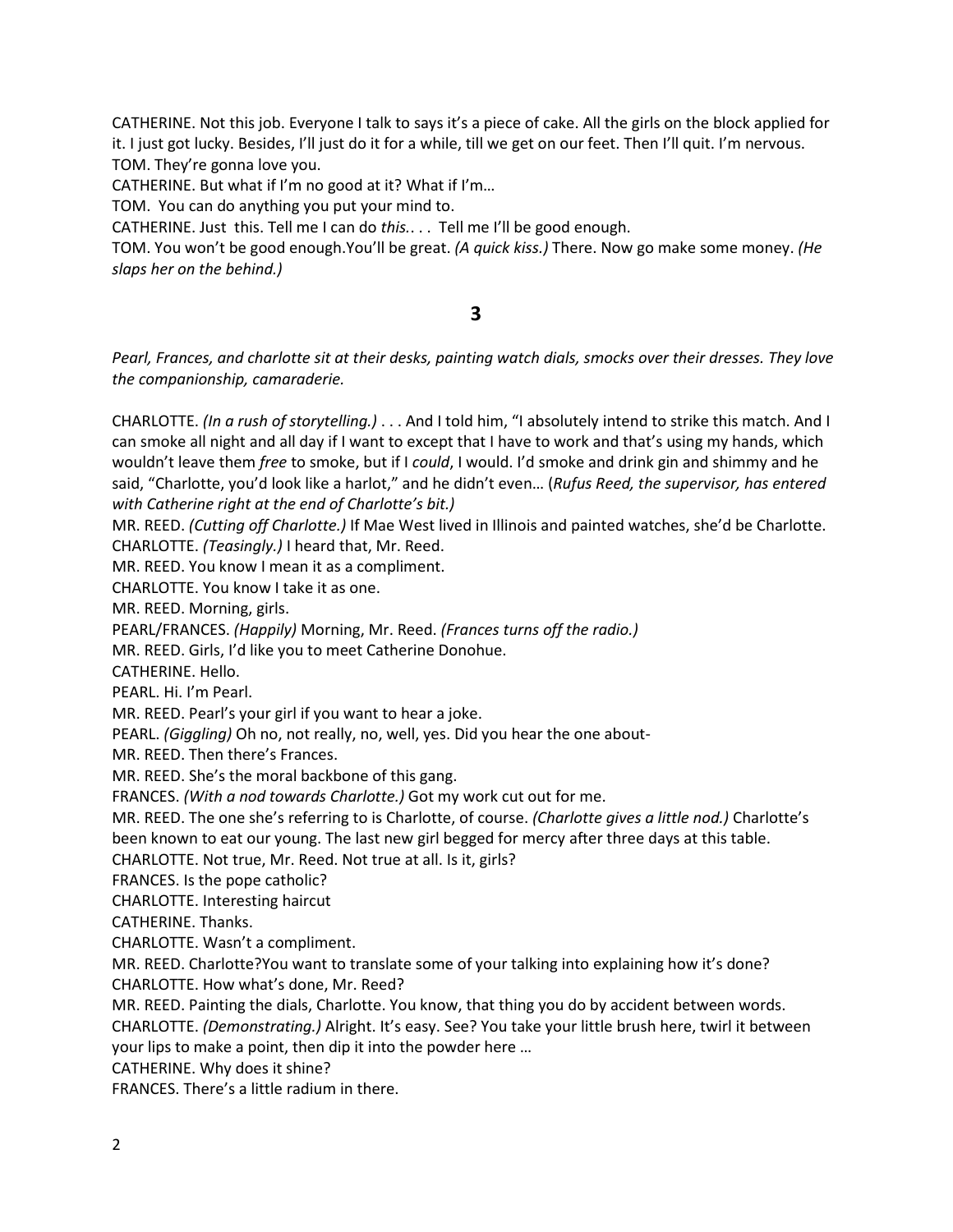PEARL. Just a smidge.

CHARLOTTE. And then you … paint. Like this. *(Charlotte is a brilliantly quick painter. An artist, really.)* PEARL. Lip … Dip … Paint. You got it.

CATHERINE. It tastes … awful. Is it okay? Getting this stuff in our mouths.

MR. REED. It's more than okay. It's *medicinal.*

PEARL. Then again, you don't *have* to put the brush in your mouth.

FRANCES. You can just roll it on the edge of the dish.

PEARL. But it's faster if you do.

MR. REED. And since you get paid by the watch …

CATHERINE. How many watches do you paint a day?

FRANCES. About … one hundred, one-twenty …

PEARL. Same here.

CHARLOTTE. An average a day, about one-fifty. A good day, two hundred.

MR. REED. Believe it or not, Charlotte's one of the stars of Radium Dial. She's got fast hands. FRANCES. She's fast in general.

CHARLOTTE. Just a natural, I guess, Mr. Reed. Born with the gift of – (*Mr. Reed drops a box of clock faces on the desk, cutting Charlotte off, much to her irritation, which lasts about a second.)*

MR. REED. Here's the routine. You get one month. End of the month, if you're good, you got a job. If you're not, you don't. Think you can do it?

CATHERINE. I'm sure. *(Charlotte reaches for Catherine's hands, holds them, scrutinizes them.)*

CHARLOTTE. Huh. Will ya look at this.

CATHERINE. What?

CHARLOTTE. She'll be great, Mr. Reed. See? She has the bones of an artist. She'll be aces. (*Dropping Catherine's hands.) (The women keep working as Catherine speaks.)*

CATHERINE. *(To audience as she paints a clock face.)* And I was.

My twos swooped and dipped.

My fives were flawless.

My eights could've been in a museum.

And my twelves? *(She shows Mr. Reed the piece she was working on. He examines it closely.)*

MR.REED. Aces is right. Welcome, Mrs. Donohue. You're gonna love it here.

**4**

CATHERINE. You know, Tom was right. Work does cost you something . . . and home's never really the same. It was hard being away from our babies. I never got used to it. As for the women at work, I found out Mr. Reed has left out a few details. He said that Pearl told jokes.

PEARL: Why don't chickens like people?

CATHERINE. He didn't mention that they were painful. And that we'd laugh anyway.

PEARL. Because they beat eggs!

CATHERINE. He said that Francis was the moral backbone.

FRANCES. I saw Dolly Francisco with her new baby. No husband, though. Dirty shame. Tsk,tsk, tsk.

CATHERINE. He didn't say that it was one of the most flexible backbones in town

FRANCES. Cutest baby you'll ever see. I knit her some booties and a bonnet and a sweater.

CATHERINE. As for Charlotte, he said she was tough.

CHARLOTTE. Your dust is floating into my space

CATHERINE. And that....

CHARLOTTE. Clean your desk if you wanna keep it.

CATHERINE. Was an understatement. But we didn't mind any of it. We made good money. We made a good team.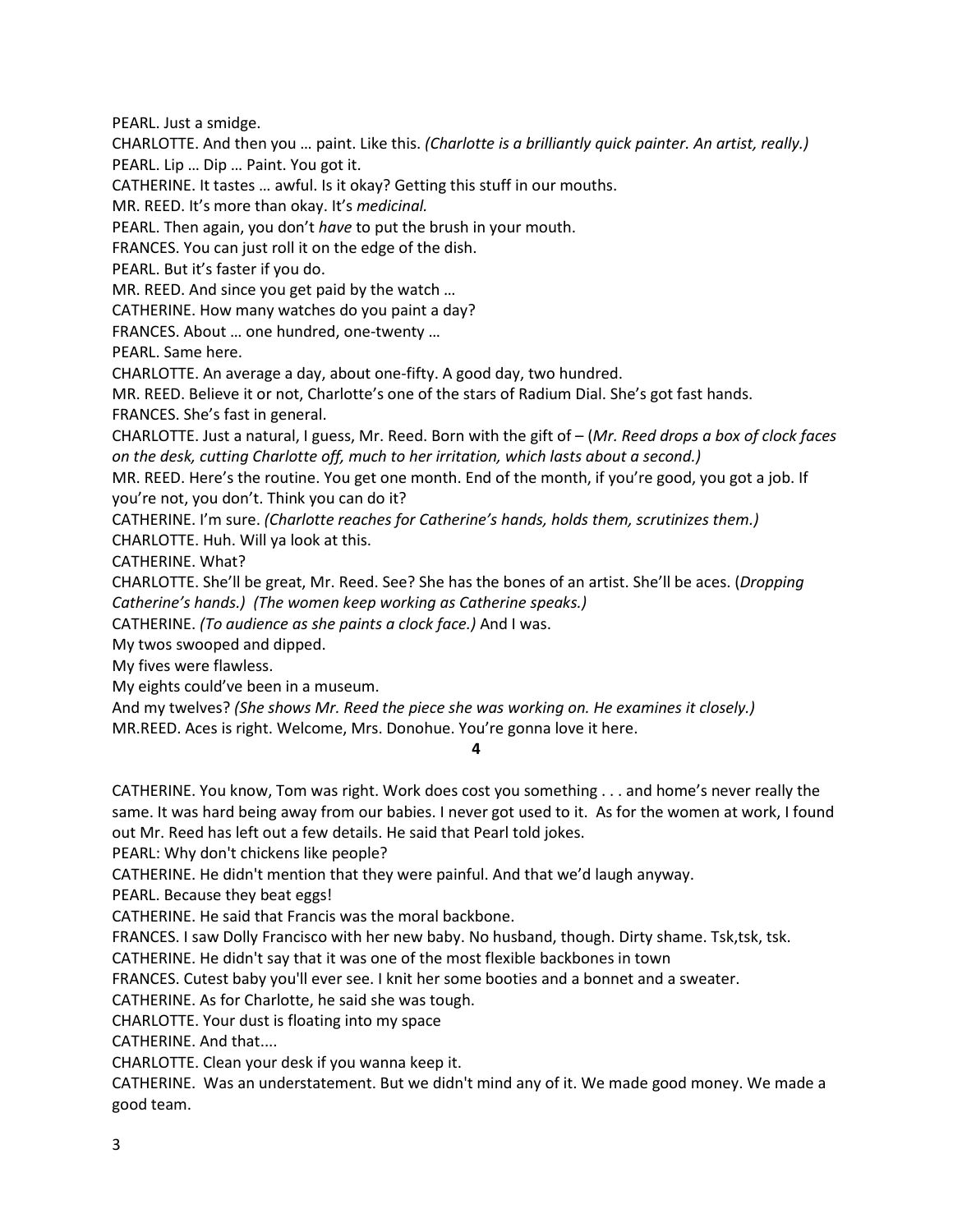## **SCENE 5.**

PEARL. Frannie? How many you finish today?

FRANCES. *(Finishing a watch.)* One twenty-five. You?

PEARL. *(Finishing a watch.)* One thirty-eight.

CHARLOTTE. You know, I look at each of those watches and I don't see hours or minutes or numbers.

FRANCES. No?

CHARLOTTE. Nope. I see dollar signs.

PEARL. What about you, Katie?. You see dollar sings yet?

CATHERINE. Just numbers.

PEARL; Booring

CATHERINE. And a pair black patent leather shoes at Forsyth's.

FRANCES. Oooooo!

PEARL. I love those!

CATHERINE. It's weird, but you know what I'm seeing right now?

PEARL. What's that, honey?

CATHERINE. A banana spilt and four spoons down at Snyders's. Come on, girls. I'm buying.

FRANCES. Beats cooking dinner.

PEARL. Now you're talkin'.

CATHERINE. Charlotte?

CHARLOTTE. I can't. Got plans. Someone's waiting for me. (*they all give her a look.)* What? Quit givin' me the hairy eyeball. Knock it off.

CATHERINE. You're lying.

CHARLOTTE. What?

CATHERINE. You don't have plans. You just don't want to go out with me. You've got nothing waiting for you but maybe a magazine and a cup of coffee.

FRANCES. Oooooooo.

PEARL. Oh-oh.

CHARLOTTE. Tell ya what. Let's make a bet. You painted more watches than me, I go for the banana split. I painted more watches than you, I go my merry way.

CATHERINE. Fair enough.

CHARLOTTE. (Lifting her box onto her desk.) One forty-nine.

FRANCES. That's good.

PEARL. Nice, Charlotte

(Catherine lifts her box onto her desk.)

CATHERINE. One fifty-one. (Frances and Pearl applaud. Charlotte rolls her eyes.)

CHARLOTTE. Yeah, yeah, yeah. (The women start to exit. Charlotte lingers behind as the others walk out…)

CATHERINE. (Exiting.) You're gonna like me yet, Charlotte Purcell.

CHARLOTTE. I better get the damn cherry… (And she exits.)

**6**

CATHERINE. We made a list. Things that shine. PEARL. The money in my pocketbook. CATHERINE. Which feels great. CHARLOTTE. Valentino. Rudolph Valentino. In *The Sheik.* PEARL. That pair of pearl earrings at Marshall Field's. FRANCES. Lake Michigan.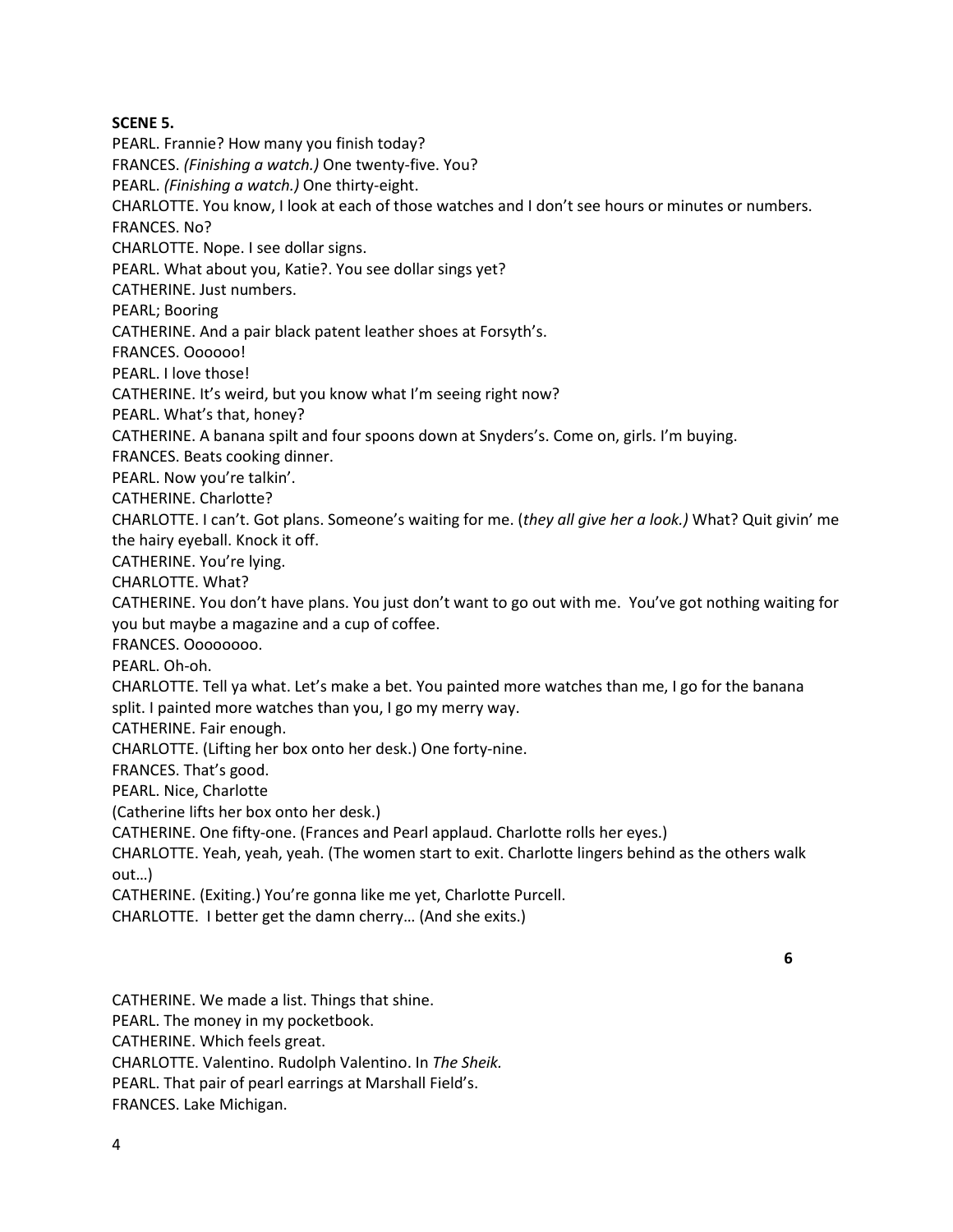PEARL. On a Saturday. CATHERINE. In July. CHARLOTTE. Gin in a glass at that place off the alley on Diversey. Which I don't know about. Really, I don't. PEARL. And time in our hands. FRANCES. Time in our eyes. CHARLOTTE. Time at our feet. CATHERINE. Time in the air. PEARL. On our dresses. FRANCES. In our hair. CHARLOTTE. In us. PEARL. Time. FRANCES. And time again. CATHERINE. It wasn't supposed to be this easy. It wasn't supposed to go so fast. **7** TOM: The kids..? CATHERINE: Read themselves to sleep. The beauty of a good bedtime story. I'm beat. TOM: Maybe *you* need a bedtime story. CATHERINE: Maybe I do. TOM: Well, once upon a time, there was a handsome guy. Dashing, even. Named Tom. He wasn't only dashing, he was funny and smart and swell. CATHERINE: That part gets better every time you tell it TOM: Don't interrupt. And this amazing, dashing guy made his living welding steel in the sky. And one day, this guy, sees a girl. CATHERINE: Is that the truth? TOM: The truth. This magnificent creature, walks like she's in the clouds, looks like she's made of gold and silver and silk… CATHERINE: And this girl, did she notice this guy? TOM: No. Which didn't stop this guy. Because, as I may have mentioned, he was amazing. And this guy, he walks up to the girl while she's waiting for the trolley and says… "Hey, you want a stick of gum?" To which the girl replied… CATHERINE: "Get away from me." TOM: To which the guy said, "Come on…Just a stick." CATHERINE: To which she said, "Go away or I'll scream." TOM: To which he said, "It's Wrigley's gum. Which means it's locally grown. Come on. Be a peach. Support your local gum farmers." CATHERINE: Which made her laugh. And when she laughed, she accidently saw his eyes, which she was trying to avoid. TOM: But what happened then? CATHERINE: Oh, you know. TOM: Mm…I forgot. CATHERINE: She saw his eyes, and in them, she saw her past, present, and everything to come all swirled together, like in a crystal ball. They held her world. They told the future. TOM: And the girl… CATHERINE: Knew it was the truth. And now… TOM: The boy and the girl have a boy and a girl of their own. CATHERINE: Who are sound asleep. TOM: That's some bedtime story.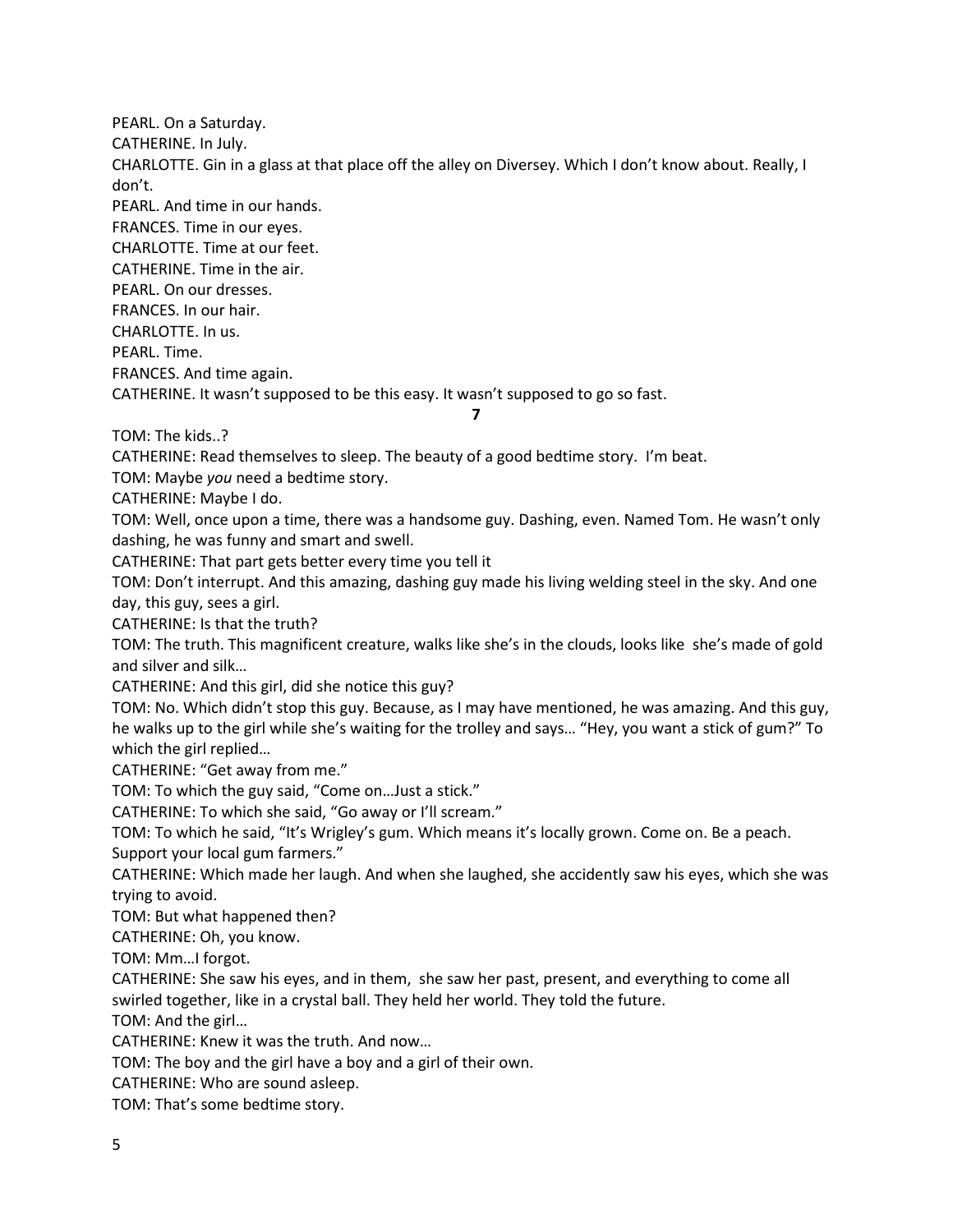CATHERINE: A very grown-up bedtime story, I think. TOM: And why's that? CATHERINE: (She takes his hand) Because it involves a very grown-up kind of bed. (*And she leads him off to the bedroom.)*

**8**

*The shore of Lake Michigan. The sound of Waves. Of people. As Catherine, Pearl, Charlotte, and Frances approach from the distance, we hear Pearl singing "By the Sea." As they walk onto the beach, carrying an umbrella, picnic basket, and blanket.* 

PEARL: (*Singing wonderfully*.) *When each wave comes a-rolling in we will duck or swim, And we'll float and |fool around the water… (Frances starts singing at the above| out of tune and oblivious to the fact. Pearl quickly stops singing, thrown off by Frances's dissonance.)* 

FRANCES*: (Singing, picking up where Pearl left off…)…Fool around the water. Over and under, and then up for air, Pa is rich, Ma is rich, so now what do we care? I love to be beside your side, beside the- (Charlotte cuts her off.)*

CHARLOTTE: Frances, Frances, shush already. You're scaring all the kids with that voice.

FRANCES: My church choir director says I have perfect pitch.

CHARLOTTE: Due respect, your church choir director is-

CATHERINE: (*Cutting Charlotte off*.) This spot look good to you, girls?

CHARLOTTE: PEARL: FRANCES:

Fine by me. **Perfect.** Good sun.

*(They drop their stuff.)*

CHARLOTTE: (*Looking out over the lake, talking mostly to herself*.) Whatta day, huh? I've never had a Saturday like this.

FRANCES: PEARL:

Never in my life. Me, either.

FRANCES: Nice of your brother to lend you his car, Pearl.

PEARL: Yeah, well, just don't tell him he did, okay?

FRANCES: You *stole* his car?

PEARL: Technically, I borrowed it.

FRANCES: You didn't ask?

PEARL: I'm a little fuzzy on the specifics.

CATHERINE: I'm impressed. I didn't even know you knew how to drive.

FRANCES: Yeah. When did you learn?

PEARL: (*Proudly.)* My first lesson's next week.(*Frances and Catherine share a look.)*

CHARLOTTE. Ladies, ladies, ladies (*Charlotte reveals a tiny flask and takes a swig)* So…anyone want a little hooch.

FRANCES (*taking flask from Charlotte*) We're not supposed to, to imbibe.

CHARLOTTE: Yes, we are! (*taking flask back*) That's why they made it illegal. So we'd do it. So we'd do it like crazy.

*(Pearl unwraps some sandwiches)*

PEARL *(Offering)* I brought chicken sandwiches. Who wants one?

CATHERINE. FRANCES. CHARLOTTE.

Me. Ne. **Me.** No. 2006 **Dark Meat?** 

*(All the women take a sandwich and eat)*

{CHARLOTTE. Speaking of which….Is it just me, or is Al Capone one of the sexiest men in the city} FRANCES. Just you. Hey, how's that perfect husband of yours Katie?

CATHERINE. Tom is great. He still wonders when I'm going to quit?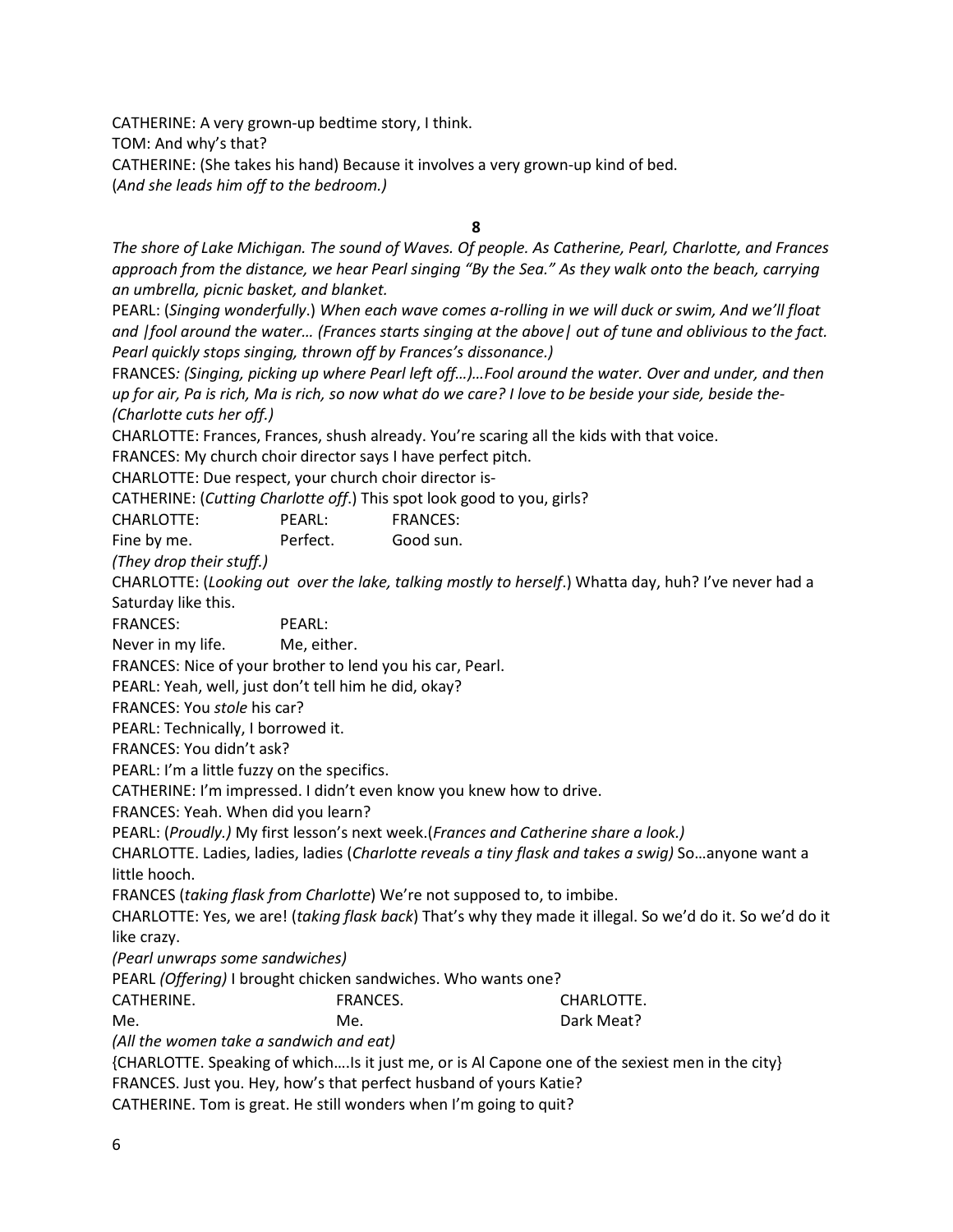PEARL. You can't quit! It would break up the team. CATHERINE. I wouldn't quit in a million years. Couldn't imagine life without that job. FRANCES. Me either PEAL. Me either. CHARLOTTE. Hey, anyone know what day Monday is?....Our anniversary. It'll be six years. Katie started work six years ago this Monday. CATHERINE. You of all people remember? CHARLOTTE. Of course. It was a dark day in Charlotte Purcell history. CATHERINE. I told you you'd like me someday.

CHARLOTTE. Don't go overboard kid.

(Taking flask and drinking) Hey, girls, to us. And to six more years.

CATHERINE: And like that, time passes.

FRANCES. Time passed.

PEARL. Before our eyes.

CATHERINE. Before we noticed

#### **9: 218, 723 watches later**

TOM. (to Catherine offstage) Katie? Hey, honey. I'm home. Helluva a day.Hey Kopinski is talking strike. Gianelli reminds him we don't even have a union. Kehoe calls them both commies. And I drop my lunch off the twenty-second story. I could eat a horse. Katie? You here? *(Catherine enters. She's worried, distracted. He doesn't notice)* There she is. How may watches you paint today? CATHERINE: One seventy five TOM. They're lucky to have you. You're a one woman assembly line. How are the kids? Your mom CATHERINE. Tom? TOM. Yeah? CATHERINE. Look at me. TOM (a little worried) Oooookaaaayyy… CATHERINE. You don't see anything different? TOM. No, I don't. CATHERINE. Turn off the light. TOM. What? CATHERINE. Just turn it off! *(He does. Darkness. She holds up her hands. They're luminous. The other women appear. Light shines from their hands. They speak overlapping)* CHARLOTTE. It won't come off. FRANCES. Can't come off. PEARL. Never come off. *(He tries to rub Catherine's hands clean.)*

TOM *(Scared, but covering it)* It's just the dust. Like always

CATHERINE. But it's not just on my skin anymore. It's in my skin. Don't you think it's wrong?

TOM. They say it's fine. Let's not borrow trouble, okay?

CATHERINE. I ache, Tom. My bones.

TOM. Maybe this job's getting too hard for you

CATHERINE. I'm not some little doll, Tom! There's something wrong and I don't know what it is!

TOM. Your hands are dirty! So what? *(He tries to turn from her)*

CATHERINE. Don't you dare walk away from me!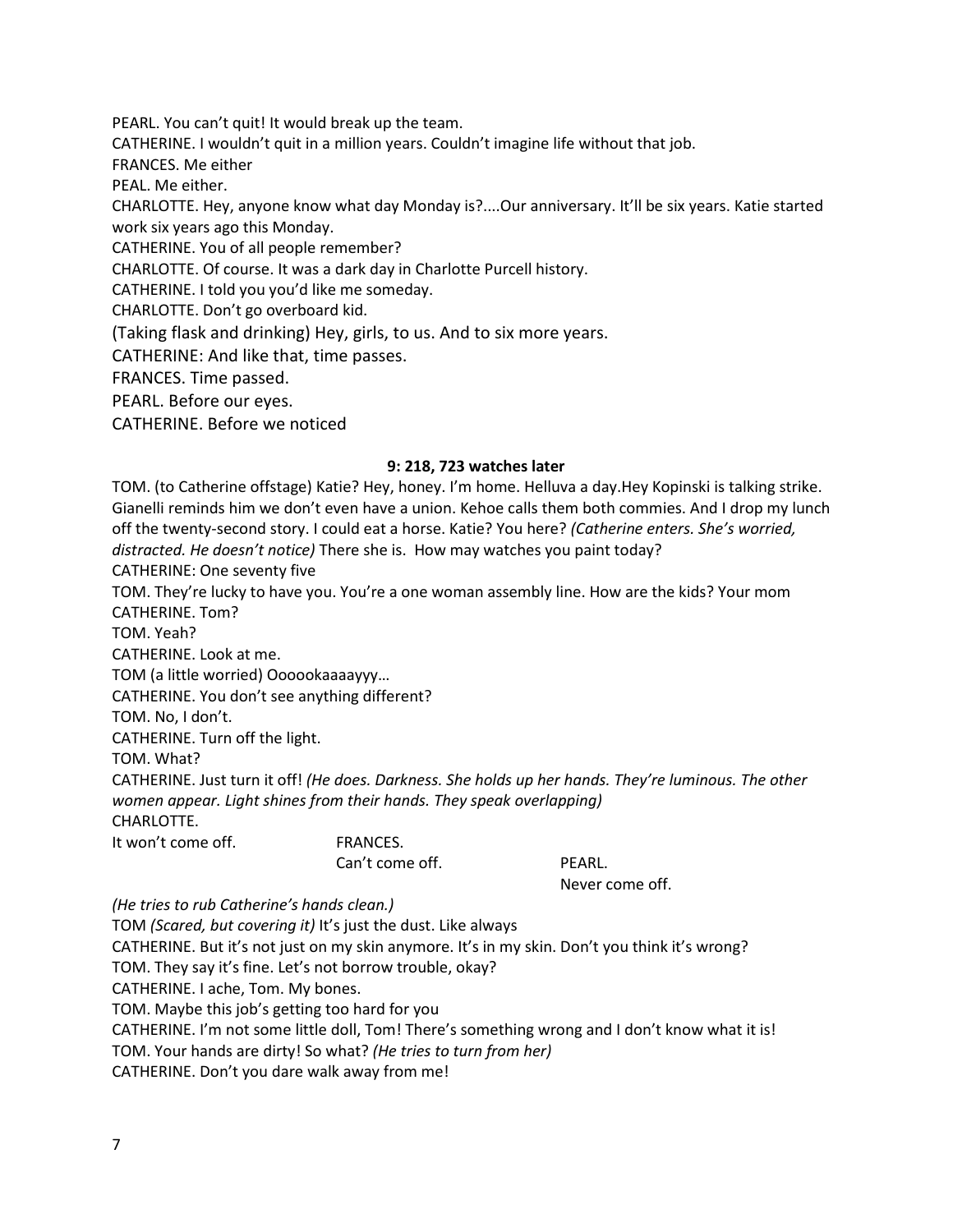TOM (*losing his temper*) Listen, I'm tired too! If this job's getting to you, don't come home and take it out on me. Every day I'm up there doing the high wire act, worried that I might make one wrong move and that'll be it. I told you the day you started that work is work! That's what people like them pay peop0le like us for! So we ache! So we're tired! That's the deal Katie! That's what you signed up for. Remember, you wanted this job! *(a beat)*

CATHERINE. I'm not making this up. I'm steady as the day is long and I'm telling you. There's something wrong with me. And. I. Am. Scared. *(she exits)*

#### **10: Company Doctor**

CATHERINE. The definition of a company doctor? A doctor who takes care of the company. *(In the Company Doctor's office.)* COMPANY DOCTOR. Mrs. Catherine Wolfe Donohue? CATHERINE. Yes. COMPANY DOCTOR. You work for … CATHERINE. Radium Dial. You know that. That's why I'm here. COMPANY DOCTOR. And you a have a . . . complaint? CATHERINE. There's something wrong. COMPANY DOCTOR. Mm. CATHERINE. With my leg. My foot. Ankle. Moving up to here. COMPANY DOCTOR. Arthritis is my guess. CATHERINE. I'm too young for arthritis. COMPANY DOCTOR. I'm prescribing aspirin. CATHERINE. I've been taking aspirin. It doesn't work. I- I need to figure out what's wrong. COMPANY DOCTOR. Listen Mrs. Donahue. You're doing your job. I'm doing mine. We work for the same people. We can make trouble. Or we can take care of ourselves and get along. CATHERINE. This is new. This is different. It keeps me up at night. I can't sleep, I can't – COMPANY DOCTOR. Nerves. Sounds like a classic case of *I* nerves. *(Lights out on Company Doctor and up on Charlotte, Pearl, and Frances at work. Catherine joins them.)* CHARLOTTE. *(Overlapping at I.)* Nerves?! FRANCES. He's the one who's got nerve. PEARL. I went last week. To the doctor. FRANCES. You haven't been feeling well? PEARL. Not really. CATHERINE. Why didn't you say something? PEARL. Why didn't you? *(Point taken.)* CATHERINE. What did he say? PEARL. Aspirin. He said to take aspirin. FRANCES. I saw him two weeks ago. PEARL. You did? FRANCES. Yeah. CATHERINE. Aspirin? FRANCES. Aspirin. CHARLOTTE. I went a few days ago. CATHERINE. You should've said something. CHARLOTTE. Shoulda, woulda, coulda. Figured it was my business. Besides, he told me to get – PEARL. Aspirin? CHARLOTTE. An enema. CATHERINE. You're kidding.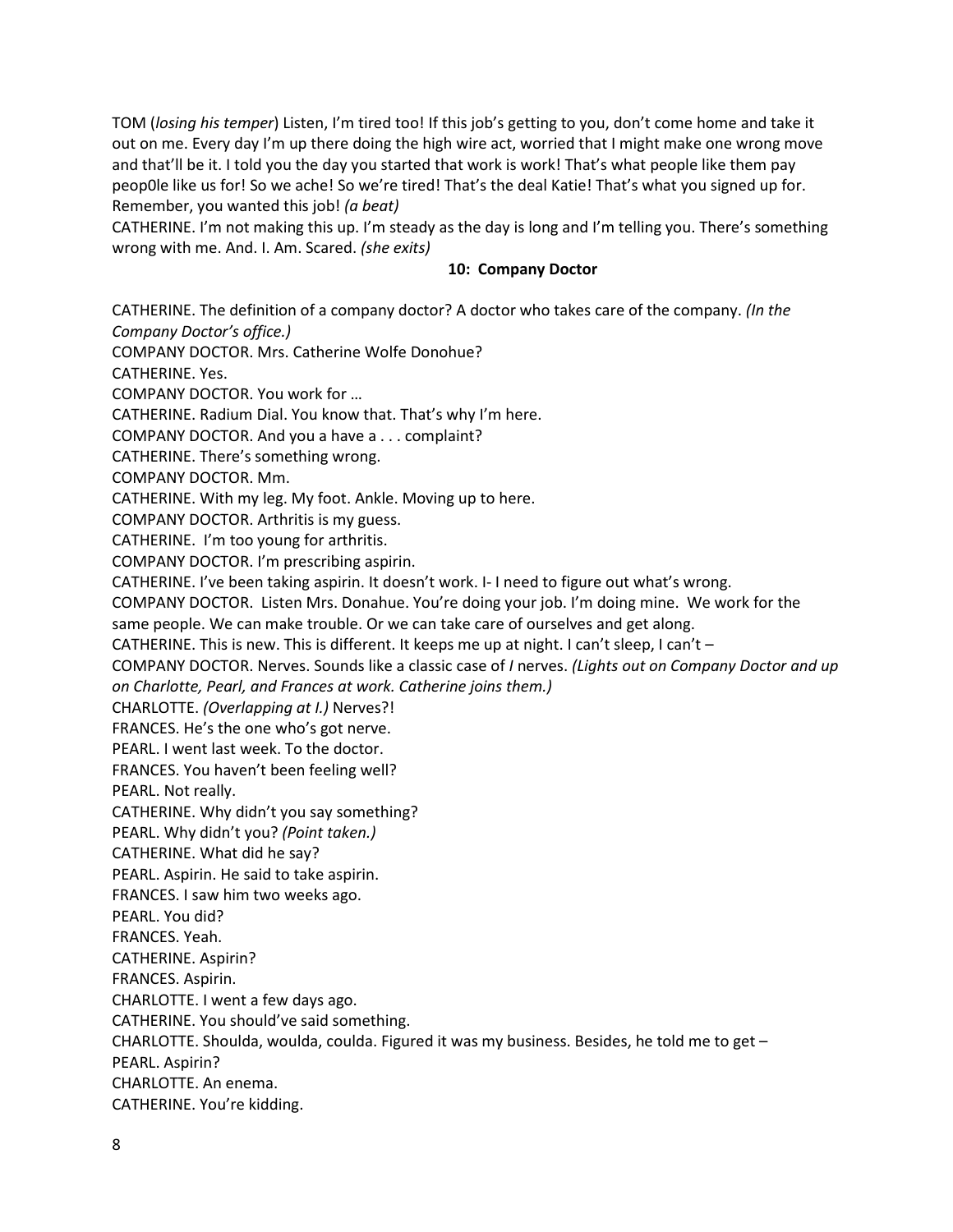CHARLOTTE. I would not kid about an enema. Believe me.

FRANCES. Did . . . you . . .?

CHARLOTTE. Even I have my limits. Besides, I told him the pain was in my arms, not in my – *(Rufus Reed enters.)* 

MR. REED. Ladies?

CATHERINE/CHARLOTTE/PEARL/FRANCES. Good morning, Mr. Reed.

MR. REED. Good morning. *(They work. Silence.)* You're awfully quiet today. *(Silence.)* Cat got your tongues?

CHARLOTTE. Not really, Mr. Reed.

MR. REED. Knew I could count on you to pipe up, Charlotte. Thought maybe you were all under the weather.

CHARLOTTE. We're fine, Mr. Reed.

MR. REED. That's good. Because the doctor stopped in this morning. He's worried about you. Should he be? Should I be?

ALL WOMEN. No, Mr. Reed.

MR. REED. That's good. I'm glad to hear it. It'd break my heart if there were anything wrong. *(He looks at the watches Catherine has just painted.)* Catherine. Watch your nines. They're not so good.

CATHERINE. Yes, Mr. Reed. *(They wait until he exits. Showing her work)* What's wrong with them? PEARL. They're perfect, Katie. It's him.

CHARLOTTE. Katie?

CHARLOTTE. *(This isn't easy for her.)* I'd watch out for him. Mr. Reed. He knows who butters his bread. And it's not us.

FRANCES. Bite your tongue, Charlotte. For once, bite your tongue. *(Charlotte tries to work, stops, then tries again and keeps going.)*

## **11**

*In the middle of the night. Catherine sits in her kitchen. In the dark.Tom enters sleepily.* 

TOM. I had a nightmare that I woke up in the middle of the night and you were gone. And Then I woke up. And you really were gone.

CATHERINE. Sorry. I couldn't sleep.

CATHERINE. There's this pain moving up my body, settling into parts of me. It feels –

TOM. Maybe it's the cold, the damp.

CATHERINE. You know what would be great? If you'd actually believe me instead of making excuses. There's something wrong.

TOM. Listen, I'm sorry. If something was really wrong, I couldn't take it.

CATHERINE. I'm not sure *I* could.

TOM. We'll go see the doctor. Together. Maybe he'll listen if I'm there.

CATHERINE. It's not that he didn't listen. It's that he lied. I'm so tired.

TOM. Don't go to work tomorrow.

CATHERINE. I have to. They fired some girls for the being sick. It's different around there, now. It's scary. TOM. Then maybe we find you another job.

CATHERINE. *You* don't understand. These girls . . . I can't leave them.

TOM. Listen . . . it's late. We're both beat. Come back to bed.

CATHERINE. No. No. I'm up now.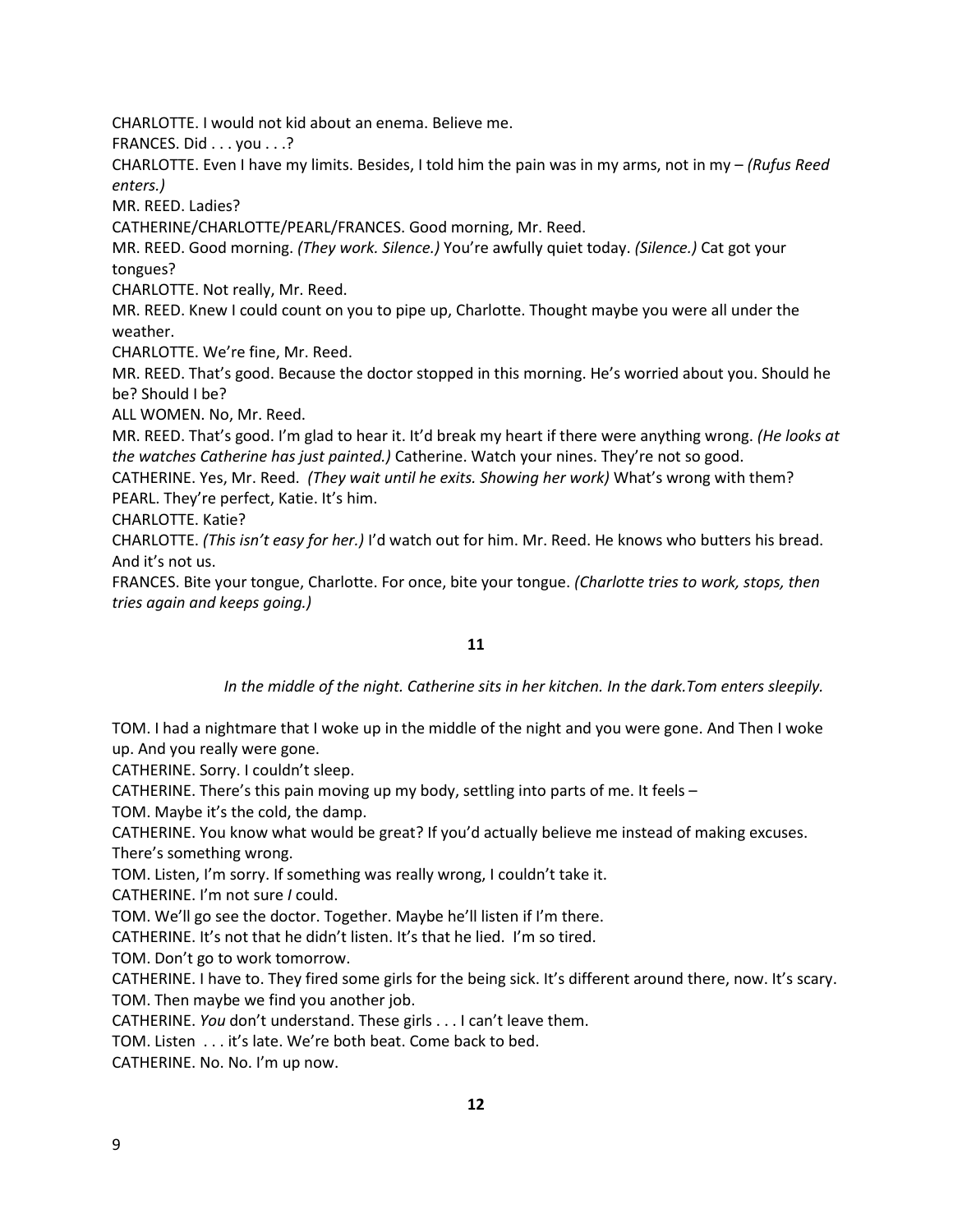*Lights up on the women at work. Lip, dip, paint, talk.*

PEARL. Valentino. I love Rudolph Valentino.

CHARLOTTE. I already called dibs on him.

CATHERINE. Now it's around my left ankle. Sometimes my right.

PEARL. I play mah-jongg every Tuesday.

FRANCES. With who?

CATHERINE. But really, it's mostly the left.

PEARL. My mother-in-law.

FRANCES. You don't.

PEARL. I do.

CATHERINE. Is anyone listening?

CHARLOTTE. You sprained your ankle. Just twisted it or something.

CATHERINE. I didn't sprain it. It just started hurting on its own.

FRANCES. Sounds like a sprain. Like you stepped funny.

CATHERINE. It hurts all the time. There's something wrong with it.

PEARL. Put a hot water bottle on it.

CHARLOTTE. Put ice on it.

CATHERINE. But it hurts in a funny way. Inside. In the bone.

PEARL. Rheumatism.

CATHERINE. Why are you all sounding like the doctor? I need to tell you. My foot feels like it's breaking. I couldn't lift my little girl last night. I could barely walk to her. I could barely cross the room. Anyone else? *(Silence.)*

PEARL. I bleed. I'm bleeding. *(Silence.)*

FRANCES. My teeth. They ache. *(Silence.)*

CHARLOTTE. It's in my arm. What you have. It's in my arm. *(She tries to hum again. Stops. Then starts again. Mr. Reed enters. The women all start painting.)*

MR. REED. Good morning, ladies. *(A lackluster chorus of "good mornings" from the women. He registers this . . . and then plows on.)* I know – that you ladies have had a few concerns lately. There's been some gossip. And the company wants to let you know –Here you go. *(He hands out the letters to the women.)* FRANCES. What's this?

MR. REED. Clarification. From the company. *(Reading from the letter.)*

"In the best interest of our employee's safety, Radium Dial uses material that contains pure radium *only.* If we at any time had reason to believe that the work endangered the well-being of our employees, we would have suspended operations. The health of the employees of the Radium Dial Company is always foremost in the minds of its officials. Sincerely, Joseph A. Kelly, president."

Have a good day, girls. *(And he leaves.)*

FRANCES. Are you biting your tongue, Char?

CHARLOTTE. Yes.

FRANCES. Don't do it for me. Not any more.

CHARLOTTE. It's bad enough when a man lies behind your back. But when he lies to your face? PEARL. What, Char?

CHARLOTTE. You know he's made a deal with the devil.

**13**

CATHERINE. We made another list. Things that stopped shining.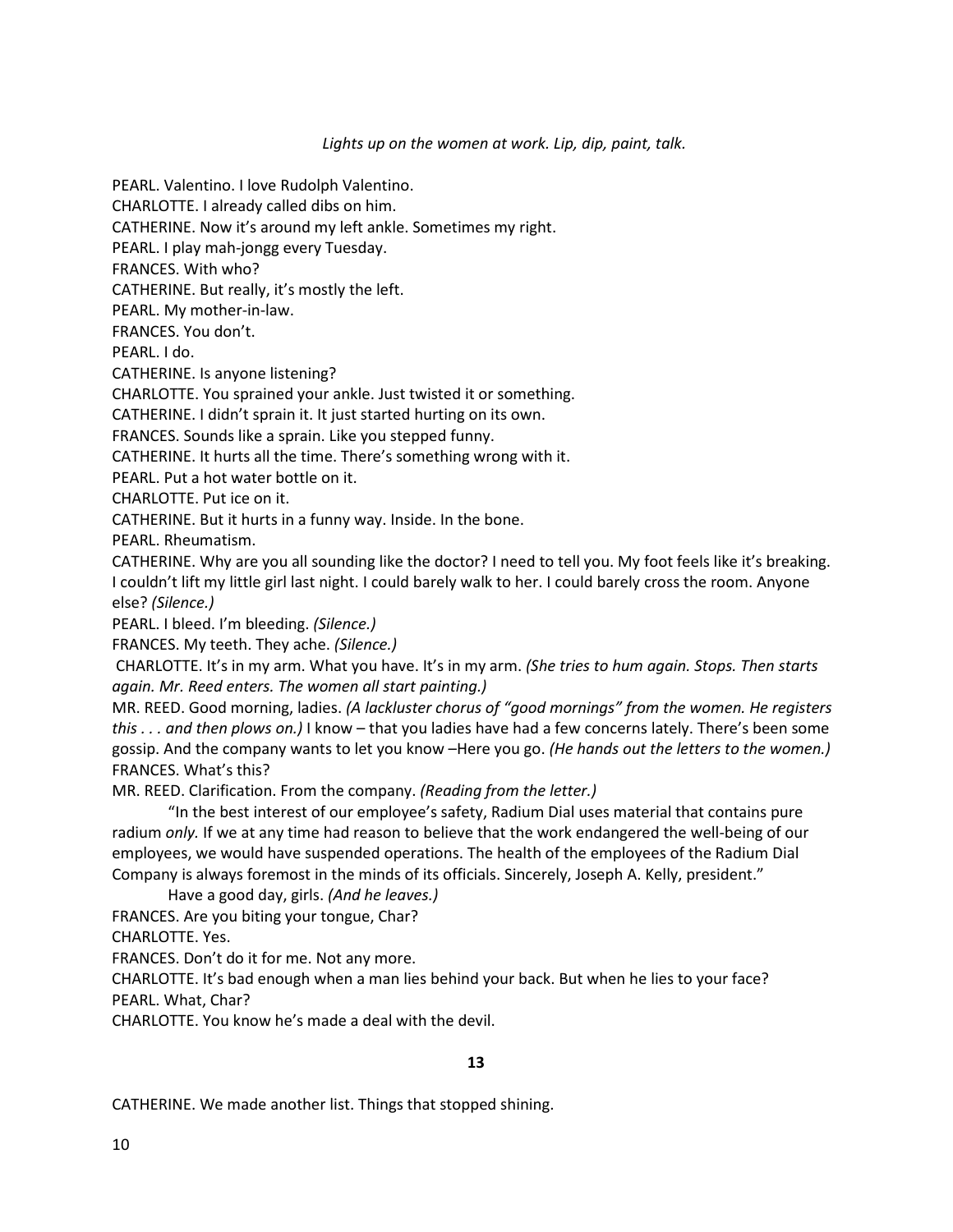PEARL. Our days. FRANCES. Our nights. CHARLOTTE. Our sleep. PEARL. Our dreams. FRANCES. Our time. CHARLOTTE. Our selves. *(Catherine approaches Mr. Reed in his office.)*

CATHERINE. Mr. Reed? Pearl said you wanted to see me. MR. REED. I'm sorry. I have to let you go. You're missing too much work, Mrs. Donohue. CATHERINE. No! Only a few days. No more, I promise. Just let me – MR. REED. (Cutting her off.) I'm sorry. You've been a good worker. You've been – CATHERINE. You're really firing me? MR. REED. You've been a great asset to  $-$ CATHERINE. For being sick? CATHERINE. It's this job! There's something that's making us all  $-$ MR. REED. You have to leave now. CATHERINE. What about Pearl? Charlotte? Frances? MR. REED. Whoever can't do their job will be asked to leave. They said I could offer you a week's pay. If I hear of any other job somewhere else, I'll let you know. CATHERINE. Mr. Reed. There haven't been any jobs for two years! Mr. REED. (Holding out an envelope.) Here. Take it. CATHERINE. *(She hesitates, then takes it. She looks inside.)*There's more than a week's pay in here.

MR. REED. There's some from me. Just a few bucks. I'm sorry I have to let you go. It's my job. It's business, you know.

CATHERINE. No, it's not. It's a crime. (She tosses the envelope on the floor and walks out.)

# **14**

CATHERINE. The company doctor was a lair. But no other doctor in our town would see us. So we had to go to the city… To find the one doctor who would risk his name.

# **Dr. Dalitsch**

CATHERINE. The only problem with him was, he was honest.

DR. DALITSCH. ( To Frances.) … It seems that with the severe pain in your legs, the hard ridge that has formed along the underside of your jaw, together with – Frances? Do you understand?

FRANCES. (In shock.) Yes. (Light up on Pearl.)

DR. DALITSCH. ... Your fractured jaw resulting from a tooth extraction and the subsequent infection in the tooth's socket, in addition to anemia- Pearl, are you listening.

PEARL. Yes. (Light up on Charlotte.)

DR. DALITSCH. … The amputation of your arm that will eventually be necessary due to the sarcoma throughout your entire – Charlotte? Would like to sit down, Charlotte?

CHARLOTTE. No. No, I – (She sits.)

DR. DALITSCH. Catherine?

CATHERINE. Yes?

DR. DALITSCH. … The fainting spells and destruction of your teeth being connected to the malignancy of your hip and necrosis of your jaw –To the best of my knowledge, this is a direct result of radium poisoning.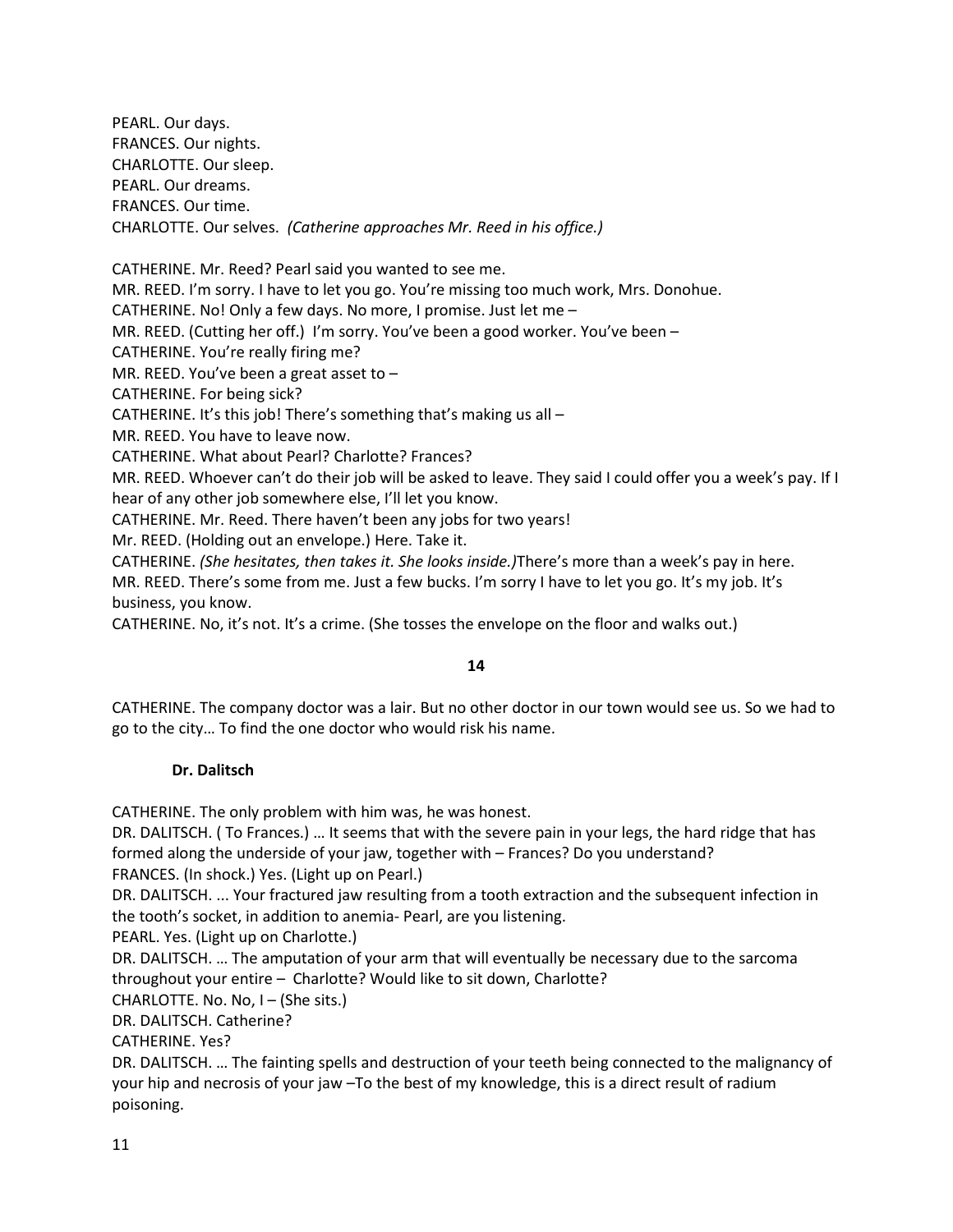CATHERINE. Radium poisoning is … (Silence.)… Is … DR.DALITSCH. Terminal. In all your cases. *(Pearl and Frances start to cry*

CATHERINE.– Maybe Dr. Dalitsch is wrong, Charlotte, There's still a chance that – CHARLOTTE. *(Breaking, harshly.)* STOP IT, KATIE! Just shut up! You can't make it better, okay?! So stop trying with your silly optimism. It's ridiculous. Grow up. They did this to us and they knew it! They threw us away for a few watches! That's what we're worth! That's what you're worth! So spare me the "maybe this" and "maybe that," okay?! It does me no good!

CATHERINE. We're on the same side, Charlotte.

CHARLOTTE. I'm – I'm so sorry. I just don't – I don't have anyone else to – *(A shift to her real heartbreak.)* Who's gonna take care of my mom, Katie? Who's gonna take care of her? *(She starts to cry. Catherine tries to hold her, carefully. It lasts, for a second.)* I better get home.

## **15**

CATHERINE. That night, my girl and boy came to me. SON. Mom? CATHERINE. What? SON. Sing with us? CATHERINE. I can't right now. DAUGHTER. Mom? Walk with us. CATHERINE. No— DAUGHTER. Why not? CATHERINE. Because— SON. Why not? CATHERINE. I have something to do. I'm going to go through the house and find every clock, every watch, and smash them to pieces.

DAUGHTER. Why, Mom?

CATHERINE. Because I don't want time to know you're here. Because I want it to leave you alone. Because I've seen it and I know what it looks like. Go to bed now. Go to sleep. I'll take away the clocks. They can't touch you as long as I'm here.

CATHERINE.*(Silence.)*This is the sound of a mother's heart breaking. *(Silence.)*This is the sound of her falling apart. *(Silence.)*This is the sound of time running out. *(Silence.)*

16

*Catherine's kitchen. Catherine, Charlotte, Pearl, and Frances playing poker at the table. Catherine finishes dealing a hand.*

FRANCES. At least you had the nerve to say something to him when he fired you, Katie. I just started to cry.

PEARL. I cried. Then I threw his pencil sharpener at him.

CHARLOTTE. This is a poker party, girls. We're playing for pennies … not sob stories. You in or not. PEARL. I'm in. *(She tosses a poker chip on the table.)* Come on, Char. You cried. Admit it. When Mr. Reed called you in.

FRANCES. She was the last one of us left. She's not gonna fess up.

PEARL. Come clean, Char. Did you cry or not? CHARLOTTE. Worse. I was struck dumb. I couldn't say a thing. First time in my life, words failed me.

FRANCES. Words failed you?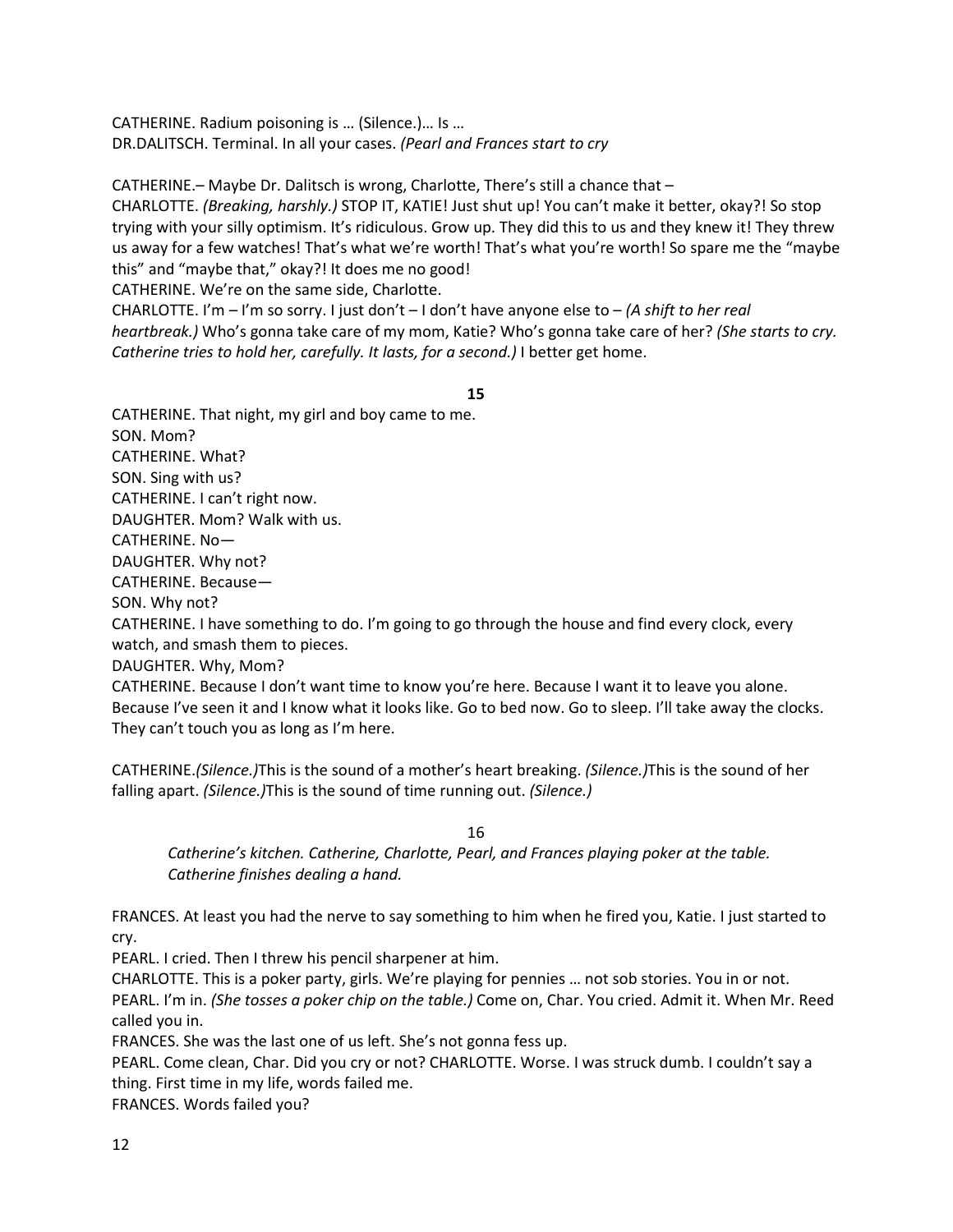CHARLOTTE. *(Dealing Pearl three cards.)* The only person more surprised than me was Mr. Reed.

Complete silence. Then I cried. All of us let go. Not a second thought.

CATHERINE. *(Reminding her.)* Not pity, Char. I'm in. *(She tosses a chip in.)*

CATHERINE. Frances?

FRANCES. I'm in. *(She tosses in a chip.)*

CHARLOTTE. I'm gonna raise you … *(She tosses in a chip.)*

PEARL. You girls hear about Marie

FRANCES. CATHERINE.CHARLOTTE. yes

FRANCES. And Marguerite?

PEARL. What about Marguerite?

FRANCES. She had to move back home. I'm out. (she folds) Her and her husband, they lost everything. CHARLOTTE. Enough, girls, okay? *(Cutting her off.)* We can keep whining or we can actually do something.

CATHERINE. A big part of me wants to take my family, leave town, change my name, and pretend for as long as I can that none of this happened.

CHARLOTTE. What about the other part?

CATHERINE. It wonders what it would feel like to hire the best lawyer I could find.

CHARLOTTE. Tell ya what, Katie. I win, I decide what we're going to do. You win, you decide. Okay? PEARL. What exactly do you mean by "what we're going to do?"

CHARLOTTE. If we're going to put up a fight – or lie down and die. Because that's our choice as I see it. *(A beat.) Okay?*

CATHERINE. Okay. Okay. I can't believe I'm saying this … But, you're on. *(Frances crosses herself.)* CHARLOTTE. *(Laying her cards on the table.)* Three aces. *(Catherine puts her head in her hands.)* Sore loser? *(Pearl takes Catherin's cards and places them on the table.)*

PEARL. Full house.

FRANCES. I'll be damned.

CHARLOTTE. *(In shock.*) You won. I can't believe it. Of all times, you won.

CATHERINE. Okay, then. Forgive me, but … I think we do the only thing we can do.

FRANCES. Which is …

CATHERINE. Fix our hair, stand up straight, and go get / those sons of – *(Light up on Leonard Grossman, vivid, avuncular, aggressive.)*

GROSSMAN. *(Overlapping on the line.)* Those sons of bitches – Sorry, ladies, sorry.

Leonard Grossman. Attorney at Law

CATHERINE. Leonard Grossman. Specialties: workmen's compensation, compassion for the working class, and general outrage.

GROSSMAN. This is disgusting. An absolute crying shame. We can't go to court with all of you all at the same time. We want Clarity. Bluntly put, who's the biggest mess? *(They all look at each other. No one wants to admit this. They all look at Catherine.)* I'm going to need specifics.

CATHERINE. Specifically, I've been diagnosed with bone cancer, necrosis of the jaw, and extreme radium poisoning.

GROSSMAN. We can get those bastards. I know we can. But they'll put you through the wringer, Mrs. Donohue. Are you up for it? Or do you want to think about it? Take all the time you need. (*Lights out on Grossman.)*

CATHERINE. That day, we walked down Michigan Avenue. We turned and headed toward the lake. (The sound of waves). We sat on the beach. In our favorite spot.

FRANCES. Remember the last time we were here?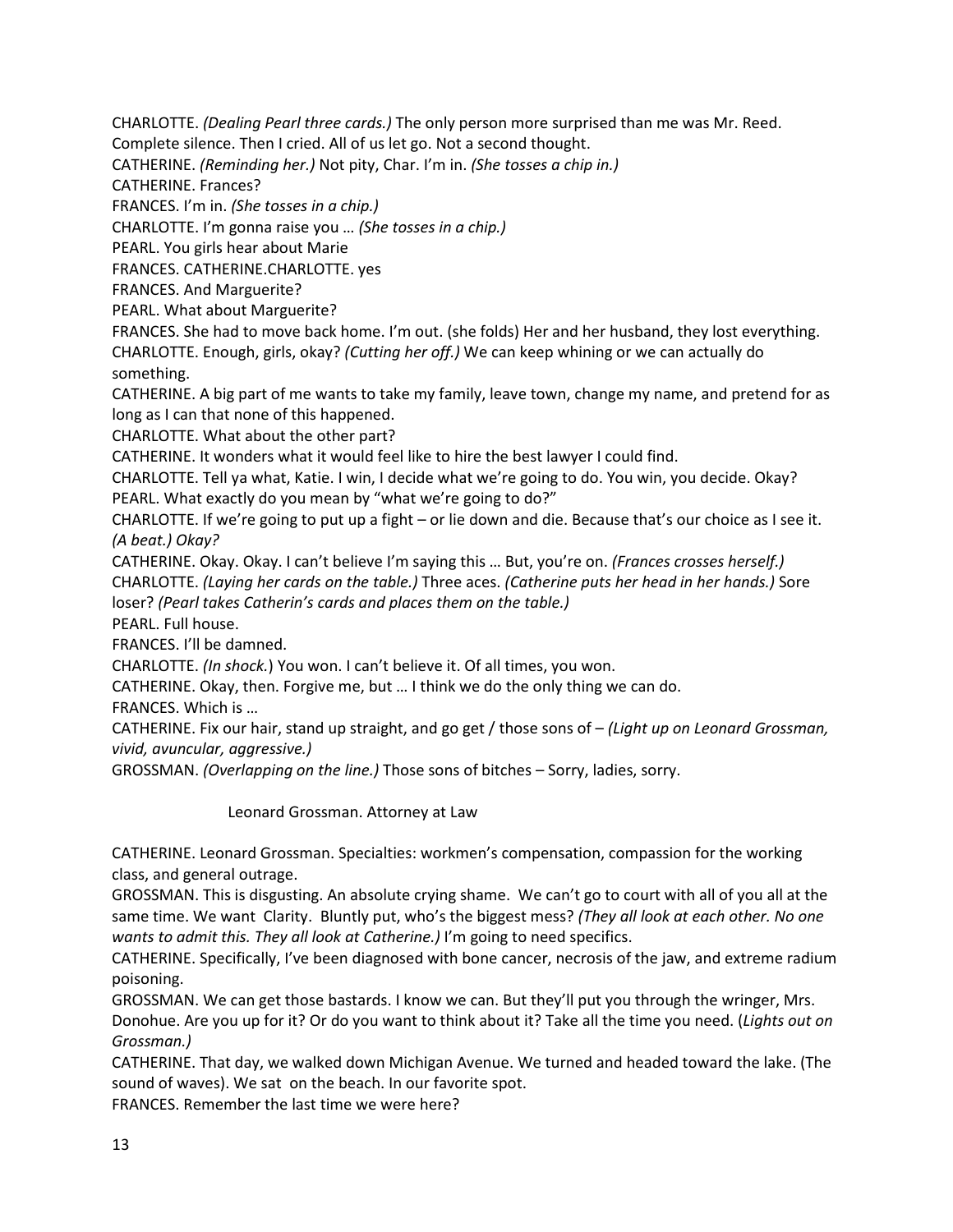CATHERINE. It's been years. PEARL. It was nice. CHARLOTTE. It's still nice. FRANCES. It's just….different. CATHERINE. Makes me think about what Mr. Grossman said. No more peace. No more privacy. Everything out there. For everyone to see. PEARL. It sounds awful CATHERINE. Disappearing. Without anyone knowing the truth. That just seems…wrong. CHARLOTTE. Katie. You don't have to do this. I may be a smart aleck, I may have a big mouth but I'm not a fighter. PEARL. She's just saying. It's okay with all of us if you change your mind. CATHERINE. I know. But that won't fix anything FRANCES. It doesn't have to be you. It doesn't CATHERINE. Shhh….Can you hear it? PEARL. What? CATHERINE. The quiet. I needed that. One last time. Now I'm ready.

**17**

CATHERINE. Our case went to court. Our story went to press. And the press went to town. *(The world changes from private to public to public and sensational.)*

REPORTER 1. A travesty is unfolding just outside of Chicago, where several disgruntled women are accusing a beloved company of foul play.

REPORTER 2. The women allege that the company, Radium Dial, knowingly compromised their health, safety, and lives.

REPORTER 1. The women are currently flinging their accusations before the Illinois Industrial

Commission. The women press on with their charges in spite of community pressure to step aside. They insist on fighting…

REPORTER 2. ….Grasping for a payday, which may in fact be less than/ seven hundred dollars apiece. *(Lights up on Tom reading the paper to Catherine.)*

TOM. *(overlapping at /)…*Seven hundred dollars apiece.

CATHERINE. It's embarrassing.

TOM. If I had a penny for every lie they told…

CATHERINE. They're just trying to sell papers.

TOM. All my life, I kept my nose clean. And now this. To sell a few headlines.

CATHERINE. I'm sorry. I feel like I'm taking you down with me.

TOM. I'm going over to Denny's house. Helping him fix his roof for a few extra dollars. You mind? CATHERINE. No.

Tom. Call me if you need. (He kisses her on the head)

FRANCES. Katie? *(Frances and Pearl enter.)* Sorry, just us "disgruntled" women.

CATHERINE. Ah, you read it too?

FRANCES. Who could resist? The best fiction writing this side of the Mississippi. How you feeling today? CATHERINE. Been better. Been worse.

CATHERINE. I miss seeing you girls every day.

FRANCES. We miss you, too.

*(Charlotte enter.)*

CHARLOTTE. *(To Frances and Pearl.)* Girls, you mind? Just a minute?

FRANCES. Of course. *(Frances steers Pearl toward the kitchen. Pearl stops.)*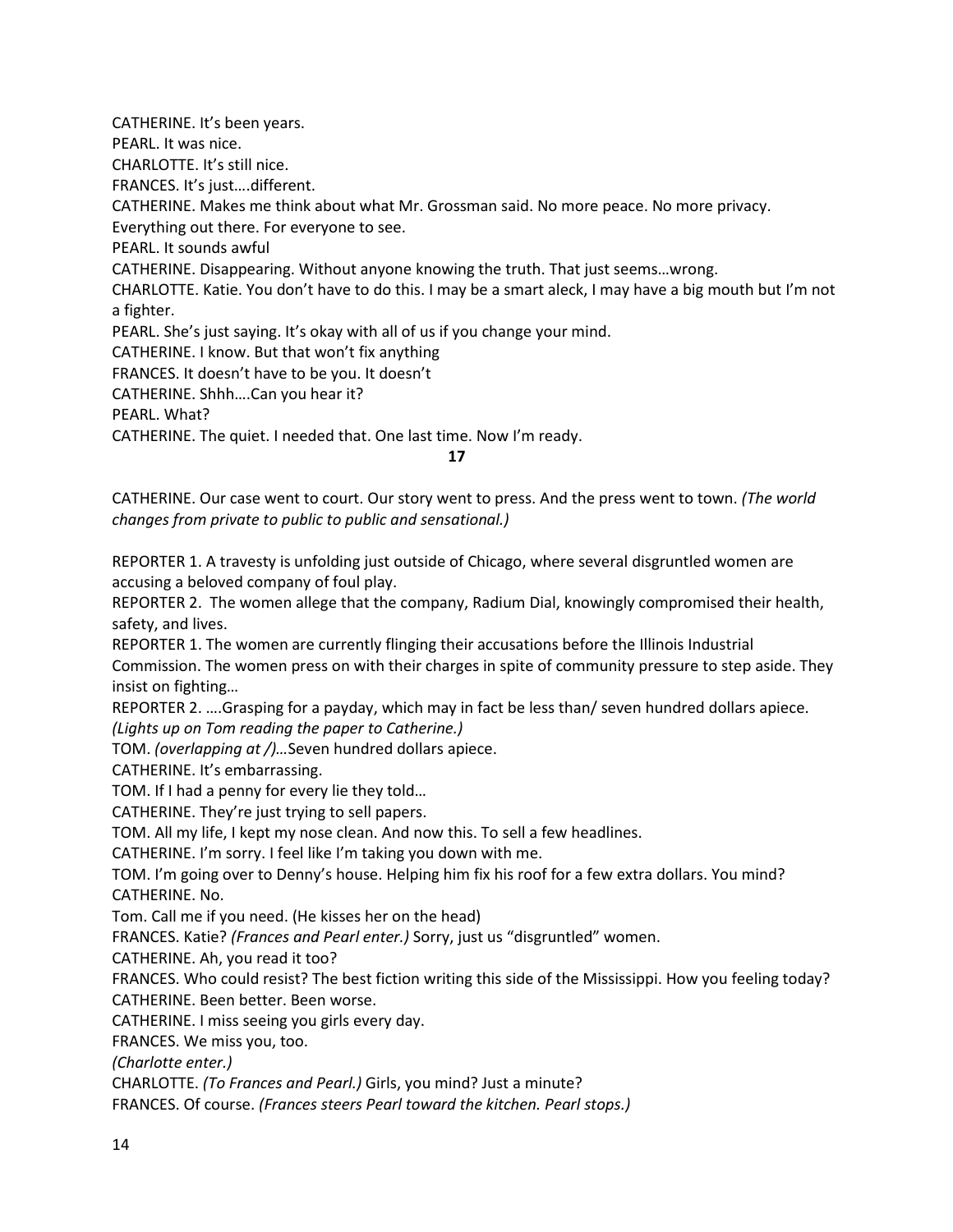CHARLOTTE. Listen, this lawsuit's changed things. In one of the stores today, I ran into Jenny. She turned away from me. Actually hurt my feelings.

CATHERINE. That wouldn't have bothered the old Charlotte.

CHARLOTTE. Yeah, well, the old Charlotte was younger then. How they treating you?

CATHERINE. Most of the neighbors aren't talking to me, either. Except for the occasional insult.

CATHERINE. When did everyone we know become strangers?

CHARLOTTE. They say you just want sympathy.

CATHERINE. They want me to want sympathy, pity. Because I think they're scared of what I really want. CHARLOTTE. Tell me what that is.

CATHERINE. *(Firmly.)* I want to win.

CHARLOTTE. Catherine Donohue? You're my hero.

## **18**

*Night. Catherine in a chair.*

CATHERINE. Tom? Tom! *(A light snaps on. Tom enters.)*. It's happening.I'm –

TOM. Shhh … Shh … Just a bad dream.

CATHERINE. I wasn't sleeping. I'm telling you. It's happening.

TOM. Look. Look at me? You see me? You see this mug staring at you?

CATHERINE. Yes.

TOM. Then you are still here. See? You feel this? *(He kisses the palm of her hand)* See? You feel this. *(He kisses her face)* You're still here.

Catherine. Tom? Don't let the kids forget me.

TOM. How could they?

CATHERINE. Don't you forget me. Please?

TOM. Katie.

CATHERINE. This shouldn't happen to you. You, left alone with two kids. Tom?

TOM. Yeah?

CATHERINE. I'm not afraid of death. Really, I'm not. I'm just afraid of how I'll get there.

TOM. No one on earth can hold a candle to you. No one in heaven will come close.

## **19**

REPORTER 1. Mrs. Donohue came to the hearing today supported by her husband. Once healthy and alert, she weighed only 71 pounds and could hardly stand alone.

GROSSMAN. You were what age when you started working for the company?

CATHERINE. Nineteen.

GROSSMAN. And your specific work was to…

CATHERINE. I painted watch faces with a radium compound. We'd point the brush between our teeth, dip it in the powder. But it got everywhere. My hands glowed. My clothes glowed.

REPORTER 2. Shortly before her testimony ended, Mrs. Donohue took out of her purse a small jewelry box. *(Catherine reveals a small box, holds it out.)*

GROSSMAN. Can you tell the courtroom what exactly is in this box, Mrs. Donohue?

CATHERINE. Two pieces of bone. They were removed from my jaw.

REPORTER 1. At this point, Mr. Donohue, husband of Catherine, wept. *(As the crowd disperses...)*

TOM. *(Stopping Rufus Reed.)* Mr. Reed. Mr. Reed?

MR REED. *(Nervously.)* Yes?